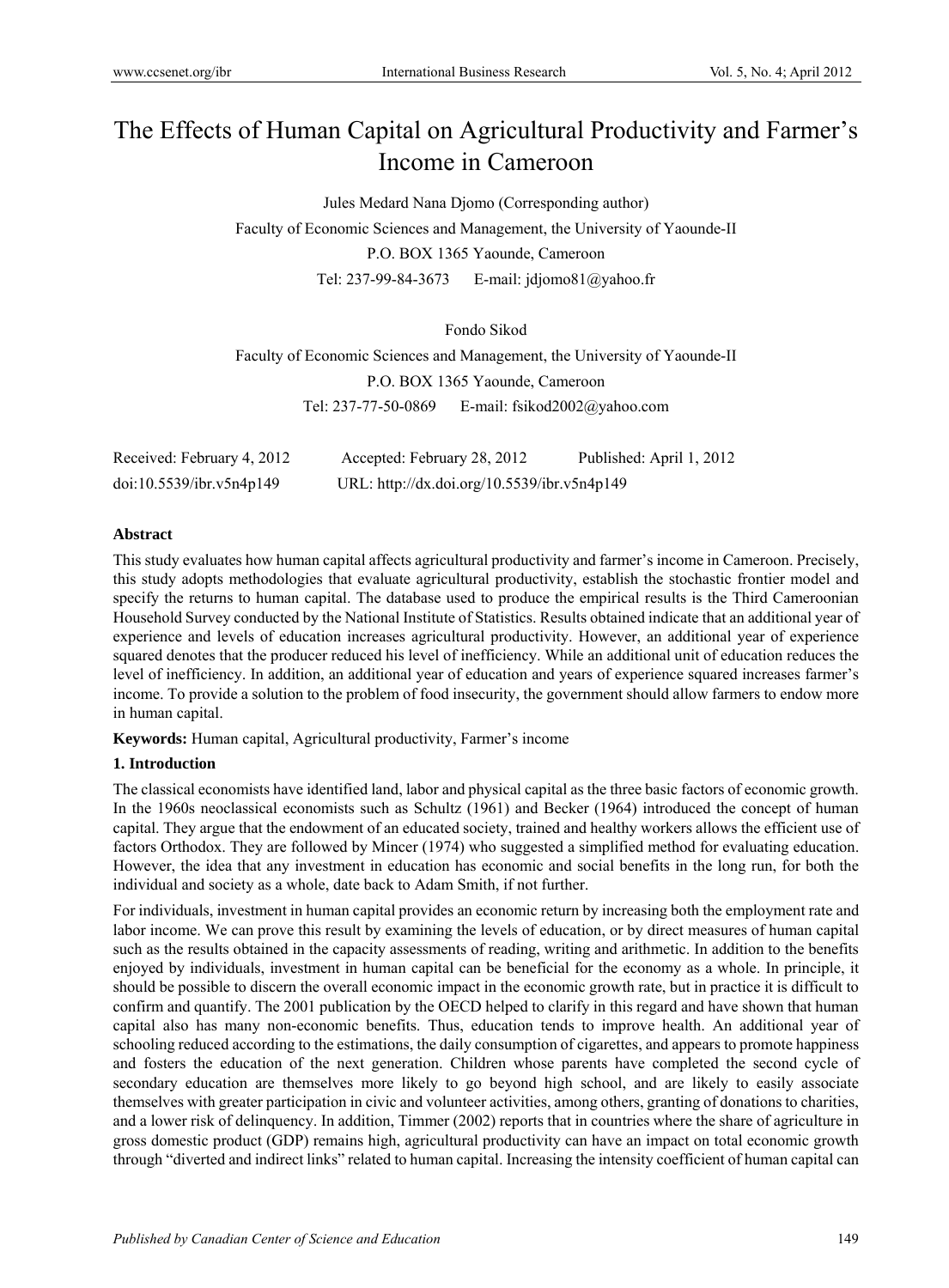contribute directly to productivity gains at the farm level, facilitating the migration process by lowering costs and improving dietary energy intake that in turn promotes productivity.

The African continent is the only region of the developing world to continue experiencing difficulties after the green revolution of the 1970s and 1980s (Sanchez & Sachs, 2004). The situation of the continent is far from brilliant agriculturally. Since the 1970s, food production per capita on the continent has been declining by about 20 % (Ouedraogo, 2005). To reverse the decline of the agricultural sector on the continent, the Assembly of Heads of State and Government of the African Union ratified the Declaration on Agriculture and food security in Africa in Maputo in July 2003. This Declaration commits them to spend at least 10 % of their budget to agriculture. Agricultural country such as Cameroon needs a sustained growth of agricultural production to feed its population and increase its export earnings. However, like most African countries, Cameroon's agriculture remains extensive and un-mechanized, implying the need for huge financing. Agricultural production is weak and fails to meet the food needs of populations. In addition, 60 % of those in the agricultural sector and situated in rural areas are poor. This is due to low yields and difficulties in selling their products at remunerative prices. The isolation of the countryside induces high transaction costs that reduce the well-being. These people usually take a long time to attain basic infrastructures like tarred roads, markets, ware house facilities, etc. (INS, 2008). Building on the above observations, this study attempts to answer the following question: what is the effect of human capital on the mechanisms of production and income of agricultural producers in Cameroon? Specifically, what is the influence of human capital on agricultural productivity? How human capital affects farmer's income? To answer these questions the main objective of this study is to evaluate the impact of human capital on the mechanisms of production and income of farmers in Cameroon. We first present a literature review before proceeding to the methodology that will permit to generate results.

#### **2. Literature Review**

Human capital is the stock of competencies, knowledge and personality attributes embodied in the ability to perform labor so as to produce economic value. Human capital is vitally important for an organization's success (Crook et al., 2011); human capital increases through education and experience (Arthur & Sheffrin, 2003). Many early economic theories refer to it simply as workforce, one of three factors of production, and consider it to be a fungible resource homogeneous and easily interchangeable. Other conceptions of this labor dispense with these assumptions. The use of the term in the modern neoclassical economic literature dates back to Mincer's article in 1958. Then Schultz is also contributed to the development of the subject matter. The best-known application of the idea of "human capital" in economics is that of Mincer and Becker of the "Chicago School" of economics. Becker's book published in 1964 became a standard reference for many years. In this view, human capital is similar to "physical means of production", e.g., factories and machines: one can invest in human capital (via education, training) and one's outputs depend partly on the rate of return on the human capital one owns. Thus, human capital is a means of production, into which additional investment yields additional output. Human capital is substitutable, but not transferable like land, labor, or fixed capital. Modern growth theory sees human capital as an important growth factor. Further research shows its relevance for democracy or AIDS (Hanushek & Woessmann, 2008).

For over three centuries economists have been interested in valuing the productive capacity of the workers in an economy. This paper defines human capital as the stock of knowledge, skills, and abilities embodied in individuals that determines their level of productivity. In principle it includes innate abilities and skills acquired through education, training and experience. On a macro level, it is also common to measure the economy's human capital by the rates of enrolment in elementary and secondary schools and in post-secondary institutions. It is assumed that high enrolment rates in education and training institutions indicate that more people are accumulating human capital and that the workforce, as a whole, is becoming more productive. Indeed, countries with high enrollment rates in education and training institutions tend to enjoy higher productivity, higher living standards, and faster economic growth (Mankiw et al., 1992). Recent evidence, however, suggests that education does in fact increase productivity by improving individuals' skills. There is a strong and well-established positive relationship between educational attainment and labor earnings, which reflect productivity (Riddell, 2007). A simple correlation does not rule out the possibility that education captures the impact of an unobserved omitted variable, such as innate ability, but a large number of studies have used natural experiments to circumvent this problem (Note 1). These studies provide strong evidence that policy interventions that raised the educational attainment of certain groups in the past had large positive effects on the subsequent lifetime earnings of those individuals. This recent body of research gives rise to two key conclusions. First, rates of return to investments in education are high and possibly higher than what was implied by earlier research. Second, policy interventions that result in additional schooling being acquired by individuals from disadvantaged backgrounds, or those who face other barriers to acquiring human capital, may yield substantial returns in the form of enhanced productivity, in addition to contributing to equity objectives (Riddell, 2007).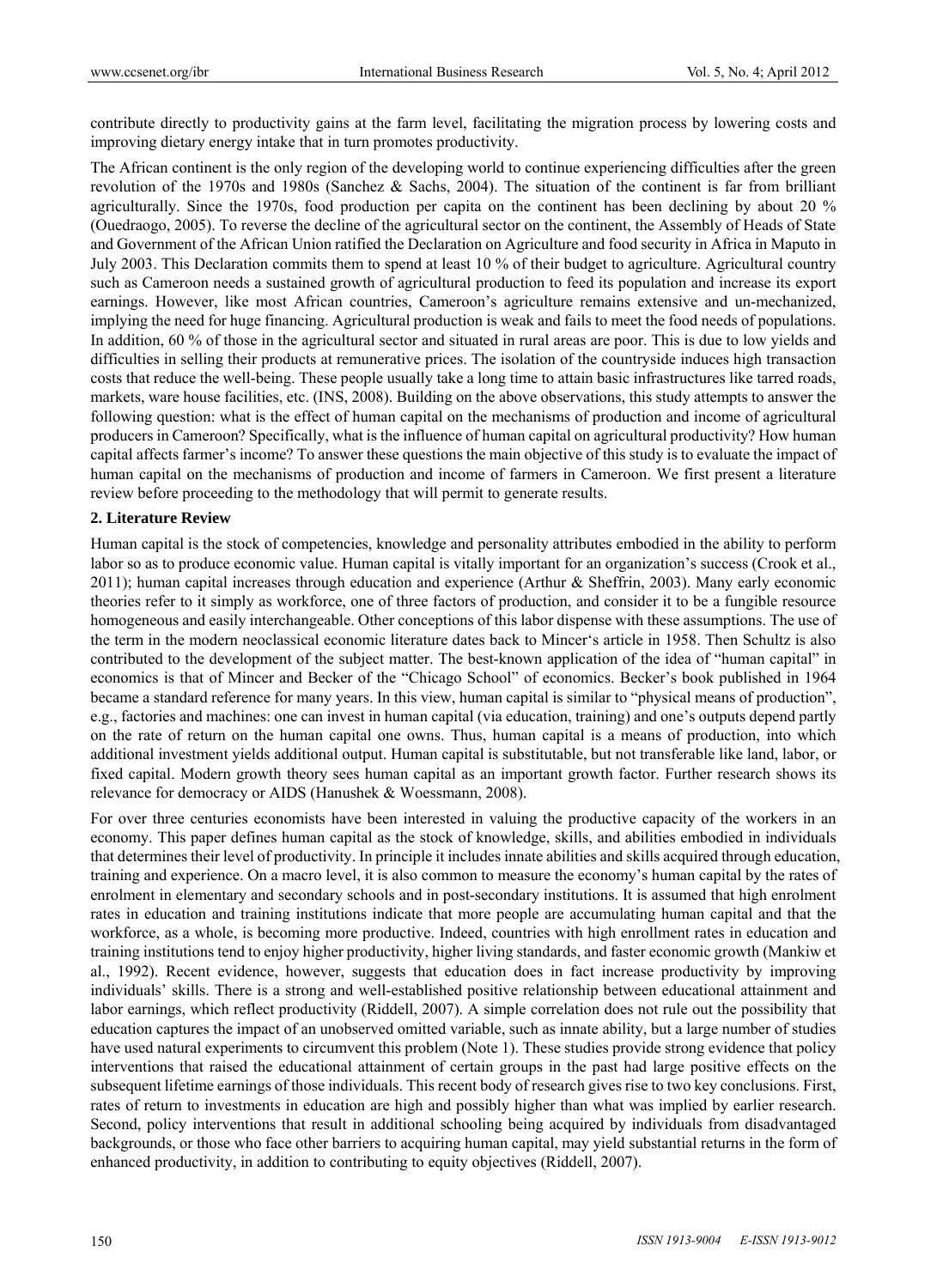The neo-classical Human Capital theory emerged from the Growth Theory by Solow (1956) who took labor as an input and assumed constant return to scales in the production function. Solow's model was later criticized on the bases of the inequality between the rate of returns from human capital and physical capital and hence, Romer (1986) introduced the concept of increasing return to scales in order to equate the returns from human capital and the physical capital. But this view of human capital as a factor influencing productivity does not consider the possibility that some workers may be technically inefficient. In this case, the role of human capital may be biased during the valuing the production function. This paper addresses the two approaches namely on the one hand, the productivity from a production function Cobb-Douglas, which includes the total factor productivity (TFP) and on the other hand, the technical efficiency. In order to avoid such bias, it is necessary to use frontier techniques that consider the possible existence of inefficient behavior. Such is the case of the papers by Färe et al. (1994) on the analysis of TFP growth in the countries of the OECD, and by Tashkin and Zain (1997) on the importance of efficiency gains as a source of labor productivity convergence at an international level during the period 1975-1990.

Technical efficiency is a measure of a farm's productive performance. In the context of rural Cameroon, it can be defined as the ability of an agricultural household to obtain maximal output from a given set of inputs. Technical inefficiency should be considered as a measure of management error rather than a measure of income or gross output; higher inefficiency does not correspond to lower yields or less income. Human capital inputs have been recognized as critical factors in achieving recent sustained growth in productivity in some African countries (Schultz, 2003). Education may enhance technical efficiency directly by improving the quality of labor, by increasing the ability of farmers to adjust to disequilibria, and through its effect on input utilization (Moock, 1981). Literature on efficiency of productive units, which has been shaped by the seminal work of Farrell (1957), can be classified according to whether the measurement technique used is nonparametric or parametric. The development envelopment analysis (DEA) and the stochastic frontier analysis (SFA) are the most commonly non-parametric and parametric methods, respectively, used to measure the relative efficiency on farm-level data at one point in time (Note 2). Both the DEA and the SFA approaches recognize the possibility of inefficiency in production. They do not assume that all farmers are technically efficient. Being both extensively used in measuring production efficiency in agricultural sector of developing countries, the advantages and limits associated with these two competing methods, DEA and SFA, are briefly discussed (Note 3). Developed in 1978 by Charnes et al., the DEA method consists of mathematical programming formulations, where inefficient producing units are compared with the most efficient (best) units within the sample. The initial assumption of constant returns to scale was relaxed by Banker et al. (1984) to allow for variable returns to scale. The advantage of nonparametric techniques, such as the DEA, is that they do not rely on assumptions about the functional form or about the distribution of the error terms. The main limitation of the DEA method comes from its deterministic nature, which assumes that any deviation from the production frontier is due to inefficiency. Therefore, any measurement error and/or random stochastic error in the data are confounded with farmer inefficiency. As a result, the DEA estimates are very sensitive to the sample data, and especially to outliers (Greene, 1993). The SFA approach, which estimates the parametric form of a production function and recognizes the presence of random errors terms in the data, was first introduced by Aigner et al. (1977) and by Meeusen and van den Broeck (1977). This regression-based method incorporates a composed error term. One component of the error term reflects the inefficiency in production while the other component represents the random effects outside producer control, including luck, (un)favorable climate conditions, measurement error and other statistical noise from the data. The production frontier itself is stochastic since it varies randomly across farms due to the presence of the random error component (Coelli et al., 1999). Unlike the DEA method that estimates the best observed practice, the SFA approach econometrically estimates the best theoretical practice. The main criticism of this econometric technique is that strong assumptions have to be made concerning the selection of a particular functional form and the distribution of the inefficiency component in the composed error term. Nevertheless, the SFA model has the advantages of being able to measure the individual inefficiency in the presence of statistical noise in the dataset and to estimate standard errors. Given that both have virtues and shortcomings, the choice of an approach to measure efficiency becomes almost philosophical. Empirical studies on technical efficiency for farmers have used either the DEA (e.g., Gul et al., 2009; Helfand & Levine, 2004; Audibert et al., 2003; Shafiq & Rehman, 2000) or the SFA (e.g., Thirtle et al., 2003; Bravo-Ureta & Evenson, 1994) or both (e.g., Chakraborty et al., 2002).

In this paper, the development of agricultural production functions takes into account the approach of Mincer's (1974) model of earnings. In other words, it integrates among the variables of agricultural production functions, those of education, experience level and training. This approach will allow us to see if a more productive agricultural producer also has a higher income level. Mincer's model of earnings (1974) is a cornerstone of empirical economics. It is the framework used to estimate returns to schooling (Ashenfelter & Krueger, 1994; Ashenfelter & Rouse, 1998), returns to schooling quality (Behrman & Birdsall, 1983; Card & Krueger, 1992) and to measure the impact of work experience on male-female wage gaps (Mincer & Polachek, 1974).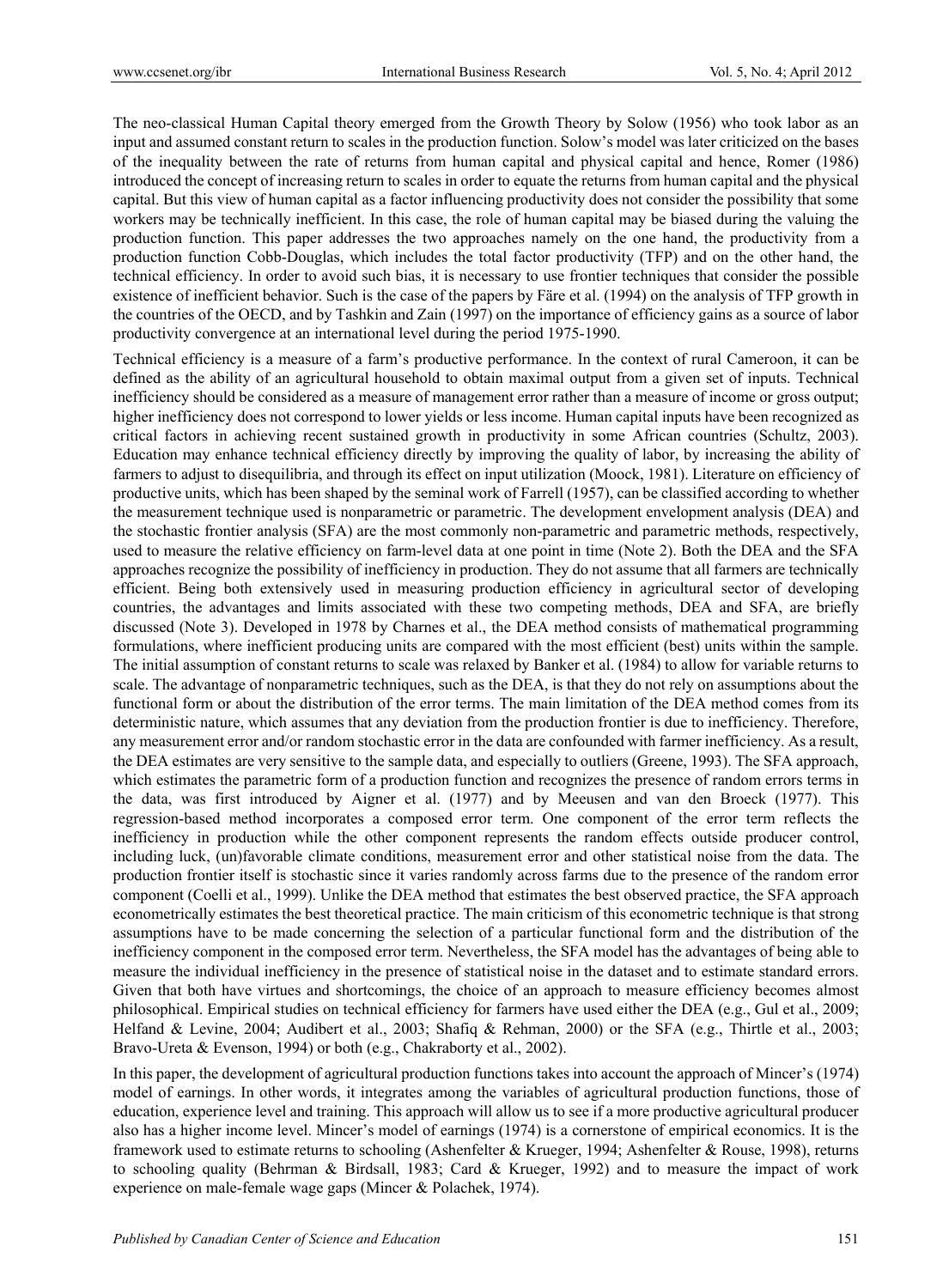#### **3. Methodology**

#### *3.1 Data Source*

The database used in this research is the Third Cameroonian Household Survey conducted by the National Institute of Statistics in 2007. This database is the most recent on households in Cameroon. The survey's main objective is to assess the living standards of households in Cameroon. It provides a range of variables necessary to carry out this work, because it covers the whole of Cameroon and also provides information on the situation of producers by sector and by place of residence. It should be noted that we are interested to agricultural producers in rural areas. In other words, these are the farmers' heads of household. It should also be noted that the study carries of farm households, not agricultural industries. The total surveyed heads of farm households is 4 275.

#### *3.2 The Model of Agricultural Productivity*

Here we use the production function of the form Cobb-Douglas including human capital. This approach is borrowed from the Authors Bloom et al. (2001). These authors develop a production model that introduces the approach of Mincer (1974) of return of human capital and a factor called total factor productivity. However, the microeconomic and transversal context of this study requires the linear form of the production function as follows:

$$
\ln y_i = a_j + \sum_{i=1}^n \beta_i \ln x_{ij} + \alpha_1 \text{nivins}_j + \alpha_2 \text{format}_j + \alpha_3 \exp_j + \alpha_4 \exp_j^2 \tag{1}
$$

Where, ln indicates the natural logarithm and the index i and j, respectively, represents the inputs i used by the farmer j. In fact, y is actual output in monetary terms, α and β vectors of parameters to be estimated. a is the total factor productivity and appears as an error term in the equation. This is an efficiency parameter which measures the efficiency of the production process. In this form, technical progress is assumed neutral as suggested by Hicks. This implies that technical progress increases the level of production (Note 4) that can be achieved with a given combination of inputs without affecting the marginal rate of substitution. Human capital of the producer is consisted by: nivins the number of years of education, by format to have received training  $(1 = yes \text{ and } 2 = no)$ , exp level of experience (Note 5) and  $exp<sup>2</sup>$  experience squared (Note 6). More:

 $y =$  the value of agricultural production harvested on the farm given (in thousands of CFAF)

 $x_1$  = the total area used (ha)

 $x_2$  = the amount of work, which includes family and hired labor

 $x_3$  = the value of chemical fertilizer used in plantations (in thousands of CFAF)

 $x_4$  = the cost of pesticides used in production (in thousands of CFAF)

 $x_5$  = the capital, i.e., the amount of depreciation of equipment used in agricultural production (in thousands of CFAF)

- $x_6$  = the cost of labor employed (in thousands of CFAF)
- $x_7$  = the value of other operating expenses (in thousands of CFAF)
- $x_8$  = the cost of seed (in thousands of CFAF)

#### *3.3 The Model of Technical Efficiency*

From equation (1) which considers the importance of human capital as an additional factor production, uses the technical of non-frontier that ignores inefficiency. The model (2) below seeks to solve the above problems by incorporating human capital as an additional input and analyze its importance through the frontier's techniques, as a factor determining the rate of technical change. This avoids the possibility of bias from the non-incorporation of efficiency, which is derived from the omission of a relevant input. The stochastic frontier model is specified as follows:

$$
\ln y_i = \beta_0 + \sum_{i=1}^n \beta_i \ln x_{ij} + v_j - u_j \tag{2}
$$

The error term  $v_i$  is independent and identically distributed, and the term  $u_i$  is distributed independently of  $v_i$ . The efficiency indicator obtained as the ratio of the optimal output and observed output is obtained from *exp* (*uj*). The inefficiency can only reduce output below the frontier, it is necessary to specify the asymmetric distributions of the term inefficiency. Usually, we ensure that  $v_j$  is normally distributed given that:  $E(v_j) = 0$  and  $Var(v_j) = \sigma_v^2$ , and  $u_j$  is assumed independently and identically distributed among the observations, and is obtained by truncation at point zero of the normal distribution where the average is defined by the equation:

$$
\mu_j = \delta_0 + \delta_1 \text{nivins} + \delta_2 \text{format}_j + \delta_3 \exp_j + \delta_4 \exp_j^2 + \varepsilon_j \tag{3}
$$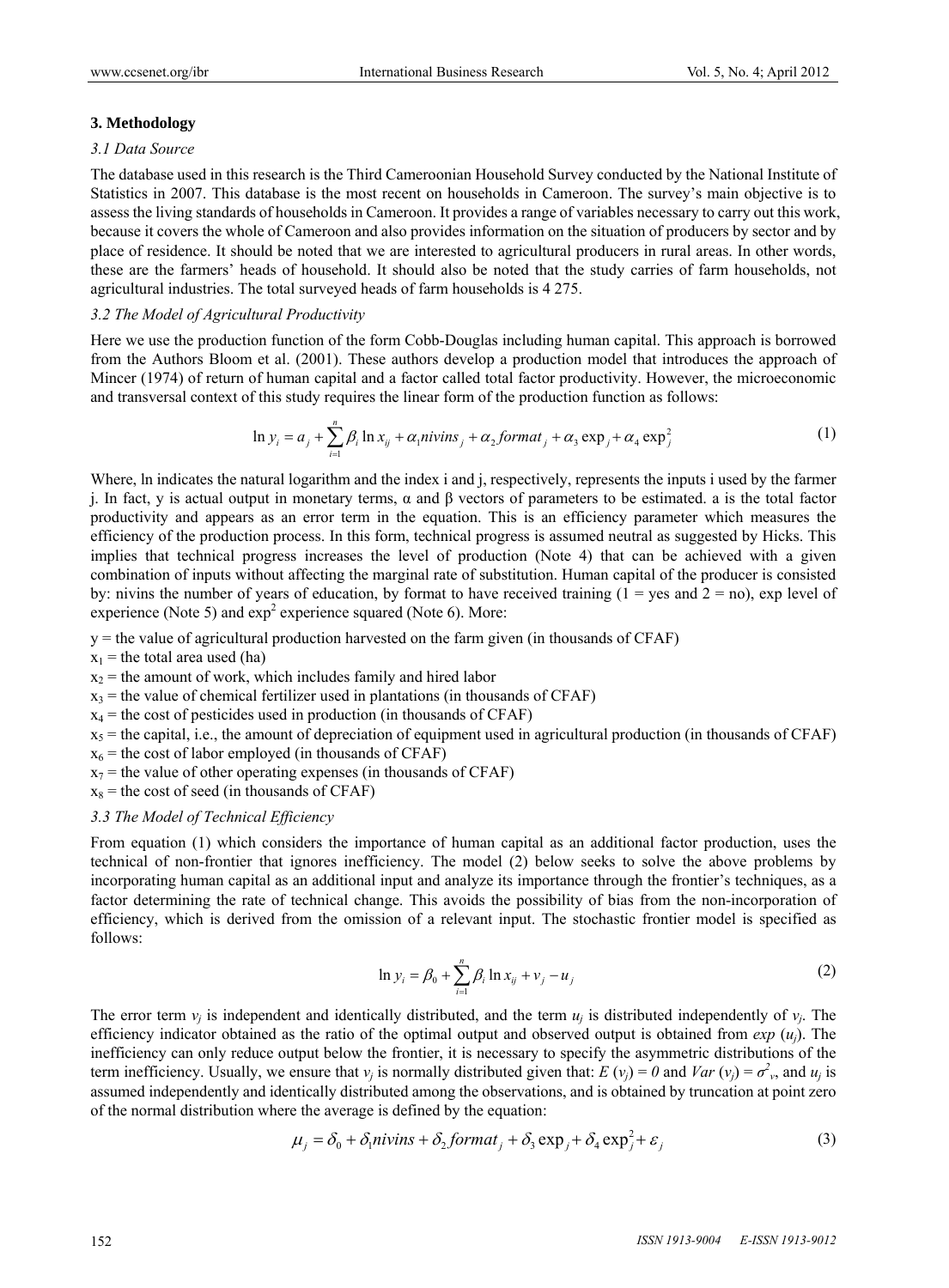Where  $\varepsilon_j$  represents the random variable with mean zero and for unknown variance  $\sigma^2$  and  $u_j$  the non-negative error term  $(u_i \ge 0, \forall j)$ , representing the technical inefficiency in the production of farmer j. Equations (2) and (3) are jointly estimated by maximum likelihood technique. Using the value of agricultural production as endogenous variable rather than the physical quantities of the products is justified by the fact that some farmers practice mixed cropping on the same piece of land. Given the problems associated with the aggregation of these physical quantities to obtain all the yielding of the plot of culture, it is necessary to use the CFA franc as currency to get the value of outputs harvested. Indeed, some exogenous variables are also expressed in terms of value. This does not cause any statistical problem, since the endogenous variable is expressed in terms of value. In fact, the approach used here is largely derived from studies of authors such as Coelli et al. (1998), Ajibefun and Daramola (2004) and Nchare (2007), who have used the same method of conversion in their respective studies in situations where farmers have practiced a mixed cropping system.

#### *3.4 The Return Model*

As a reminder, several microeconomic studies of the effect of human capital on wages, based on the pioneering work of Mincer (1974), this empirical relationship appears under the transformed form as follows:

$$
\ln Dep_j = \gamma_0 + \gamma_1 \text{nivins}_j + \gamma_2 \text{format}_j + \gamma_3 \exp_j + \gamma_4 \exp_j^2 + \vartheta_j \tag{4}
$$

Where: *Dep<sub>i</sub>* is consumption expenditure (a proxy of income) of producer *j*, nivins his educational level, exp his experience and  $exp<sup>2</sup>$  his experience squared which determines the number of years in the job and  $v_j$  the error term. Note that the semi-ln of the relationship (4) implies that the human capital variable introduces a multiplier effect that is better than the additive effect on wages. Accuracy relates to the salary. Studies in developing countries often use expenditure rather than measures based on the salary to capture access to resources because of the difficulty of collecting data of wages in economies where most of the labor working outside the formal labor market (Grootaert, 1999). In addition, income comes from agriculture and thus varies significantly within and through the years because of seasonality and weather shocks. The dependent variable in the equation (4) is the natural logarithm of consumption expenditure of the producer.

#### **4. Results of the Study**

Table 1 in annex indicates that on average, farmers use a plot of 2 hectares of land, employ on average 5 people for an average cost of 25 000 CFAF. This expresses that some farmers are owners of small enterprises with low capital. While others farmers practice self-sufficiency food with a capital not reaching 1 000 CFAF. This real fact is equally observed in the various costs, such as the cost of seed, the cost of pesticides, fertilizer costs and the cost of other operating expenses.

Also in Table 1 in annex, among the attributes of technical inefficiency, we denote the composite indexes of education and training. These composite indexes are obtained by the method of Multiple Correspondence Analysis (MCA). This method provides objective scores as opposed to subjective scores. This is a third variant of the factor analysis, namely the MCA as suggested, and presented by Asselin (2009). In addition, other attributes of technical inefficiency are experience and experience squared. That said there is years of experience up to 90 years and at minimum 0 years. The details of the setting of indexes are as follows: Level of education  $1 = No$  schooling,  $2 = Primary$ ,  $3 = Secondary 1st$ cycle,  $4$  = Secondary 2nd cycle,  $5$  = Superior. A technical training or professional  $1$  = Yes,  $2$  = No.

According to the Fisher test, the model is globally significant at 1 %. The significance of each parameter is indicated by the Student test. The results are contained in Table 2 in annex. The surface area of land used relates positively to production. The increase of a unit of the cultivated area leads to an increase in production of 1.957 %. It is the same for the total number of agricultural workers. An additional worker augments production by 1.845 %. The cost of labor has no significant effect on production. Given that the cost of labor is zero for some farm households suggests that for these households, the labor is constituted by family members. The results of correlation study between the number of workers and the labor cost reveals a very weak correlation between these two exogenous variables. This indicates that an increase in the number of workers does not automatically increas the labor cost. Maybe labor cost is not efficient because of misspecification of this variable or data collecting problem. Similarly the cost of seed is weakly significant on the production. Even more, the cost of seeds is negatively correlated with the production. An additional unit of this cost tends to reduce output. If the seed is of poor quality, increased cost leads to a decrease in revenue from the sale of production. For cons, the cost of pesticides is rather positively correlated with the production. The increase a unit of cost of pesticides boosts the production of 0.878 %. One additional unit of cost of chemical fertilizers increases the production of 0.098 %. In addition, following the unit increase of the cost of other operating expenses, the production rises by 0.296 %. While the variation of an additional unit of capital at replacement cost increases the production of 0.030 %. Moreover, an additional year of experience reduces the production of 2.418 %. An additional year of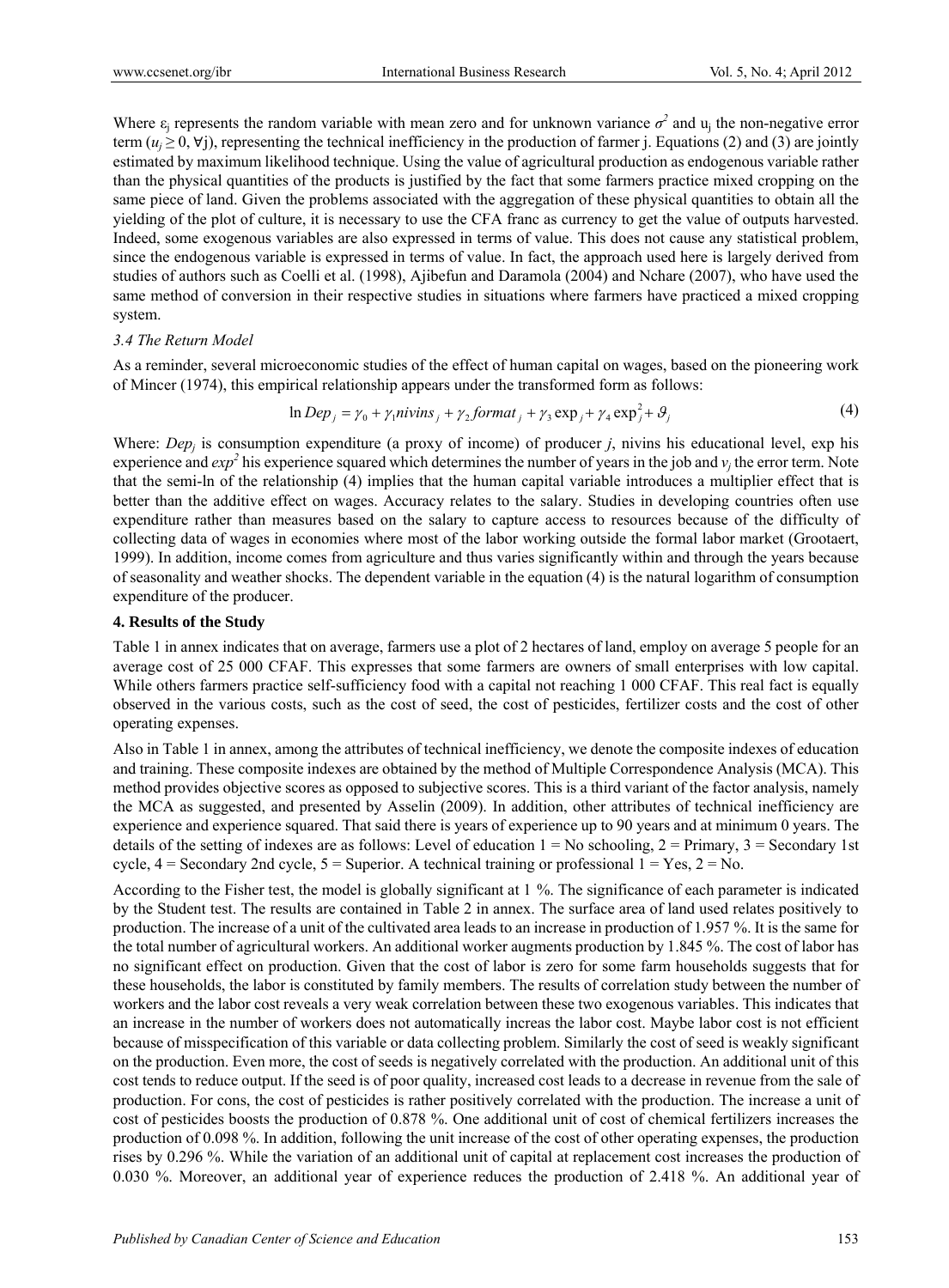experience squared increases the production of 2.296 %. In other words, experience squared reflects that at the long term, the producer becomes more productive. The composite index of the training has no impact on production. Moreover, the training cannot have an impact on production because the production depends on other factors such as the area of land cultivated, the type of seed, etc. It seems therefore appropriate to examine the impact of training on technical efficiency rather than production itself. Technical training received may be not consistent with the job that is exerted. Moreover, the results showed that the correlation between training and education is low. In addition, the regression method by successive elimination of variables allows us to find that the training had not significantly affect production. While the composite index of level of education indicates that additional endowment in education boosts the production of 11.078 %. Benhabib and Spiegel (1994) find the insignificant or negative coefficients for the variable of human capital in the production function. These authors conclude that human capital does not enter the production function as an input, but rather it influences growth through its effect on total factor productivity. The work of the OECD (2001) helped to clarify in this regard and have shown that in OECD countries, an additional year of education leads, on average and long-term, to an increase in per capita output.

If we materialize the total factor productivity by A, we deduce that  $A = \exp(3.637424) = 37.993838$  that is to say, the exponential of value of the constant. This result indicates that the increase of the production is determined by two components: the first are the factors of production and the second is a component A unexplained or residual that captures improvements of the technology.

The Table 3 in annex presents the results of the estimated parameters of the stochastic frontier model. Given that the Wald test follows a Chi-square with 8 degrees of freedom is significant at 1 % according to the probability greater than chi-square is 0.0000 the model is well specified. In Table 3, the results of the production model are similar to those in Table 2. In other words, the interpretation of results follows the same analogy. Moreover, the model of inefficiency also presents similar results except for some differences in the signs. The first few years of experience are still years of productive inefficiency. An additional year of experience leads to a higher level of technical inefficiency of 2.443 %. But experience squared indicates that in the long term, the producer reduced his level of inefficiency of 2.325 %. The composite index of the training is not significant on production. In other words, technical training received by the producer does not allow it to influence the level of inefficiency. While an additional unit of composite index of level of education reduces the level of inefficiency of 11.034 %. It is shown that literacy of the producer increases efficiency and agricultural production could increase at the same level if all farmers were literate (Zonon, 2003). By cons, Gurgand (1994, 1997) found that education at a zero or even negative returns in agriculture in Ivory Coast. While Tilak (1993) and Coltear (1990) cited by Bako (2011) made a review of several studies in Asia and Europe showing that education significantly increases productivity.

The parameter of the variance composed is significantly different from zero at the 1 % level. It is therefore necessary to analyze the standard deviation of inefficiency. The variance of the inefficiency is  $\sigma^2 u = 0.0000103$  and its standard deviation is the square root of its variance is  $\sigma_u = 0.0032093$ . The low value of the standard deviation mentions that the dispersion of productive inefficiency around its mean is small. In other words, farmers in rural areas have the levels of inefficiency that are close.

The results of the return model are contained in Table 4 in Annex. The tests carry out on Fisher's statistic and the Student's statistic. The result of Fisher's test shows that the model is globally significant. While the Student's tests indicate that the parameters are significantly different from zero at the 1 %. Experience has a negative impact on income. If the producer accumulates one year of experience more his income reduces by 0.834 %. By cons, if the experience squared increases by one year, the income increases of 1.240 %. Note that the experience and experience squared have the opposite effect. As in the production models, experience squared has a positive effect in the return model. Indeed, given that the experience tends to decrease production, it will also tend to reduce income. Moreover, when the producer has one year of additional education, he increases his income of 25.863 %. For a producer who gets more training improves his income of 13.397 %. One notes thus the explanatory power of human capital on economic well-being. For UNDP (2001), the poverty rate in Sub-Saharan Africa is very high compared to other regions because of low adult literacy.

#### **5. Conclusion**

The objective of this paper was to evaluate the impact of human capital on the mechanisms of production and income of farmers in Cameroon. Results from the productivity model indicate that an additional year of experience reduces the production of 2.418 %. For an additional year of experience squared production increases by 2.296 %. In other words, experience squared reflects that in the long term, the producer becomes more productive. The variable training has no impact on the production. Technical training received by the farmer does not fit with his job. While an additional endowment in education boosts the production of 11.078 %. However, the conclusive results of technical efficiency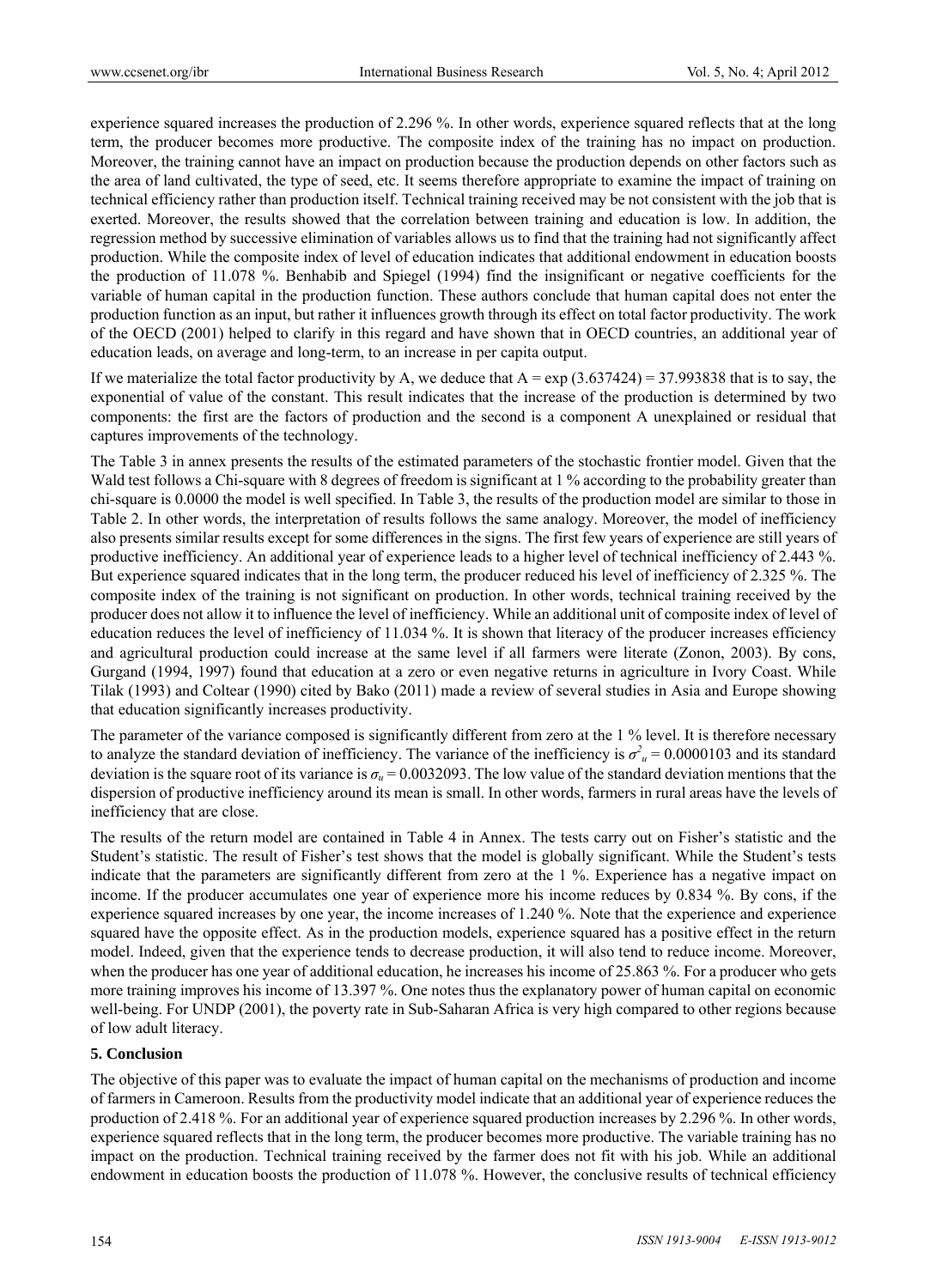model indicate that the early years of experience are still years of productive inefficiency. But experience squared indicates that, the producer reduced his level of inefficiency of 2.325 %. Equally training is not significant on production. In other words, the producer who received technical training is not technically efficient. While an additional unit of educational level reduces the level of inefficiency of 11.034 %. In addition, the model returns to human capital shows that experience has a negative impact on the income. By cons, an increase in experience squared allows the producer to increase his income of 1.240 %. As in models of productivity and technical efficiency, experience squared has a positive effect in the returns model. Indeed, because experience reduces agricultural production, expressed in monetary value, it will also tend to reduce income. However, one should be noted that this result is only meaningful when compared to the result of the effect of experience squared on agricultural production and income. In addition, an additional year of education increases the income of 25.863 %. For a producer who gets more training improves his income of 13.397 %.

The agricultural problem in the food aspect was also the main concern of the recent 34th General Assembly of the FAO which focus on global food security and is committed to halving the number of people suffering from hunger, nearly one billion by 2015. To meet this challenge, it is necessary to improve productivity and agricultural production that can generate higher incomes for producers. Having reached the completion point for the initiative of heavily indebted poor countries and gaining thus a wide scope of its budget, Cameroon should choose agriculture as its main concerns. In fact, agriculture generates fiscal revenue and provides a wide range of raw materials to local manufacturers. In this prospect, ways to borrow for sustainable development of the agricultural sector are: First, government must place human capital before any other consideration. Because investment in human capital has future benefits evaluated in terms of greater productivity, efficient production process and yield more in terms of income level. Second, investment in agriculture is of great necessity, given that farming requires the use of chemical fertilizers, of pesticides, of seeds, of the land, of the labor, etc. The results of this study have shown that these investments boost agricultural production. Given this, to solve the problem of food insecurity in Cameroon which has worsened through the riots of the hungry in February 2008, it will important both improve productivity and agricultural production. However, the major action that should lead the government should be allowing farmers to be endow more in human capital: education, experience and training.

#### **References**

Aigner, D., Lovell, C., & Schmidt, P. (1977). Formulation and estimation of stochastic frontier production function models. *Journal of Econometrics, 6*(1), 21-37. http://dx.doi.org/10.1016/0304-4076(77)90052-5

Ajibefun, A. I., & Daramola, A. G. (2004). Efficiency of microenterprises in the Nigerian economy. African Economic Research Consortium (AERC), *Nairobi Research Paper* No. 134.

Arthur, S., & Sheffrin, S. M. (2003). *Economics: Principles in action* (pp. 5)*.* Upper Saddle River, New Jersey 07458: Pearson Prentice Hall.

Ashenfelter, O., & Krueger, A. B. (1994). Estimates of the economic return to schooling from a new sample of twins. *Quarterly Journal of Economics, 84*(5), 1157-1173.

Ashenfelter, O., & Rouse, C. (1998). Income, schooling and ability: evidence from a new sample of identical twins. *Quarterly Journal of Economics, 113*(1), 253-284. http://dx.doi.org/10.1162/003355398555577

Asselin, L. M. (2009). *Analysis of Multidimensional Poverty: Theory and case studies*. Ottawa, ON, CA: IDRC. http://dx.doi.org/10.1007/978-1-4419-0843-8

Audibert, M., Mathonnat, J., & Marie-Claire, H. (2003). Social and health determinants of the efficiency of cotton farmers. *Social Science & Medecine, 56*(8), 1705-1717. http://dx.doi.org/10.1016/S0277-9536(02)00164-8

Bako, D. (2011). Financement de l'agriculture et croissance agricole: cas du BURKINA FASO. *Articles Directions de la Prospective et des Statistiques agricoles et Alimentaires (DPSAA) à des conférences scientifiques*. pp. 3-24. Retrieved from http://www.countrystat.org/

Banker, R. D., Charnes, A., & Cooper, W. W. (1984). Some models for estimating technical and scale efficiency in data envelopment analysis. *Management Science, 30*, 1078-1093. http://dx.doi.org/10.1287/mnsc.30.9.1078

Becker, G. (1964). *Human Capital: A Theoretical and Empirical Analysis, with Special Reference to Education*. NBER (National Bureau of Economic Research) and Columbia University Press.

Becker, G. S. (1994). *Human Capital: A Theoretical and Empirical Analysis, with Special Reference to Education*  (3rd ed.). Chicago: University of Chicago Press.

Behrman, J., & Birdsall, N. (1983). The quality of schooling: Quantity alone is misleading. *American Economic Review, 73*(5), 928-946.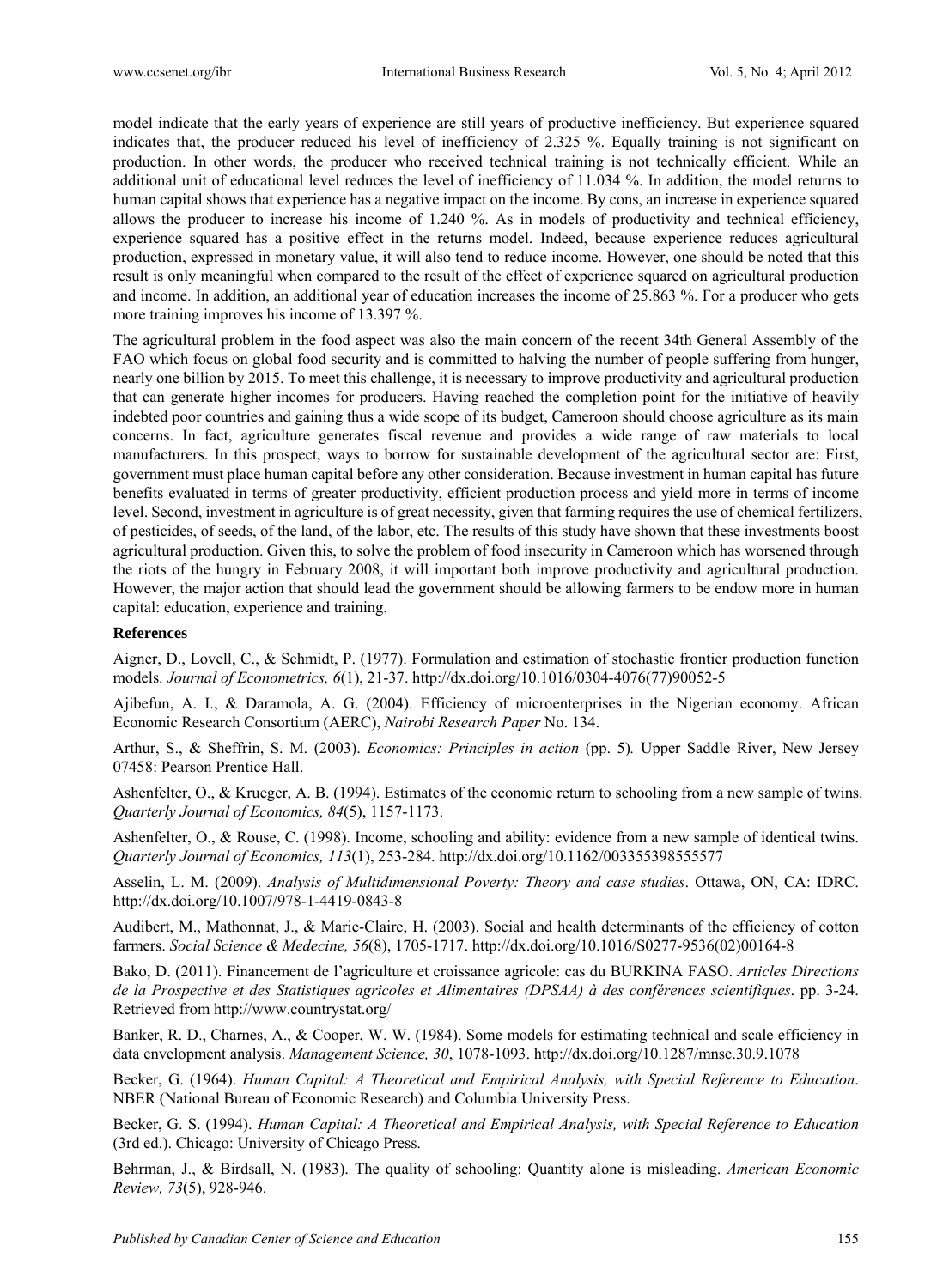Benhabib, J., & Spiegel, M. (1994). The role of human capital in economic development: evidence from aggregate cross-country data. *Journal of Monetary Econ*omics*, 34*, 143-173. http://dx.doi.org/10.1016/0304-3932(94)90047-7

Bloom, D. E., Canning, D., & Sevilla, J. (2001). Health, Human Capital, and Economic Growth. *CMH Working Paper Series*, No. WG1: 8, 1-31.

Bravo-Ureta, B., & Evenson, R. E. (1994). Efficiency in agricultural production: The case of peasant farmers in eastern paraguay. *Agricultural Economics, 10*, 27-37. http://dx.doi.org/10.1016/0169-5150(94)90037-X

Card, D., & Krueger, A. (1992). Does school quality matter? Returns to education and the characteristics of public schools in the United States. *Journal of Political Economy, 100*(1), 1-40. http://dx.doi.org/10.1086/261805

Chakraborty, K., Sukant, M., & Johnson, P. (2002). Cotton farmer technical efficiency: An application to stochastic and non-stochastic production approach. *Agricultural and Resource Economics Review, 3*1(2), 211-220.

Charnes, A., Cooper, W. W., & Rhodes, E. (1978). Measuring the efficiency of decision making units. *European Journal of Operational Research, 2*(6), 429-444. http://dx.doi.org/10.1016/0377-2217(78)90138-8

Coelli, T., Prasada, R., & Battese, G. (1998). *An Introduction to Efficiency and Productivity Analysis*. Boston: Kluwer Academic Press. http://dx.doi.org/10.1007/978-1-4615-5493-6

Coelli, T. J., Perelman, S., & Elliot, R. (1999). Accounting for environmental influences in stochastic frontier models: With application to international airlines. *Journal of Productivity Analysis*, 11, 251-273. http://dx.doi.org/10.1023/A:1007794121363

Coelli, T. J., Rao Prasada, D. S., O'Donnell, C. J., & Battese, G. E. (2005). *An Introduction to Efficiency and Productivity Analysis* (2nd ed.). New York, NY: Springer.

Crook, T. R., Todd, S. Y., Combs, J. G., Woehr, D. J., & Ketchen, D. J. (2011). Does human capital matter? A meta-analysis of the relationship between human capital and firm performance. *Journal of Applied Psychology, 96*(3), 443-456. http://dx.doi.org/10.1037/a0022147

Farrell, M. J. (1957). The measurement of productive efficiency. *Journal of the Royal Statistical Society, 120*(3), 253-290. http://dx.doi.org/10.2307/2343100

Greene, W. H. (1993). The Econometric Approach to Efficiency Analysis. In O. F. Harold, K. C. A. Lovell & S. S. Schmidt (Eds.), *The Measurement of Productive Efficiency: Techniques and Applications*. New York: Oxford University Press.

Grootaert, C. (1999). *Local Institutions and Service Delivery in Indonesia*. mimeo. Social Development Department. Washington, DC: World Bank.

Gul, M., Koc, B., Dagistan, E., Akpinar, G. M., & Oguz, P. (2009). Determination of technical efficiency in cotton growing farms in Turkey: A case study of Cukurova Region. *African Journal of Agricultural Research, 4*(10), 944-949.

Hanushek, E., & Woessmann, L. (2008). The role of cognitive skills in economic development. *Journal of Economic Literature, 46*, 607-668. http://dx.doi.org/10.1257/jel.46.3.607

Helfand, S. M., & Edward, S. L. (2004). Farm size and the determinants of productive efficiency in the Brazillian Center West. *Agricultural Economics, 31*, 241-249. http://dx.doi.org/10.1111/j.1574-0862.2004.tb00261.x

Institut National de la Statistique (INS). (2008). *Tendances, profil et déterminants de la pauvreté au Cameroun en 2007*. Rapport de l'Enquête ECAM III, Yaoundé.

Mankiw, N. G., Romer, D., & Weil, D. (1992). A contribution to the empirics of economic growth. *Quarterly Journal of Economics, 107*(2), 407-437. http://dx.doi.org/10.2307/2118477

Meeusen, W., & Van Den Broeck, J. (1977). Efficiency estimation from Cobb-Douglas oroduction functions with composed error. *International Economic Review, 18*(2), 435-444. http://dx.doi.org/10.2307/2525757

Mincer, J. (1958). Investment in human capital and personal income distribution. *Journal of Political Economy, 66*(4), 281-302. http://dx.doi.org/10.1086/258055

Mincer, J. (1974). *Schooling, experience and earnings*. New York: NBER and Columbia University Press.

Mincer, J., & Polachek, S. (1974). Family investment in human capital: Earnings of women. *Journal of Political Economy, 82* (2, part II), S76-S108. http://dx.doi.org/10.1086/260293

Moock, P. R. (1981). Education and technical efficiency in small-farm production. *Economic Development and Cultural Change, 29*(4), 723-739. http://dx.doi.org/10.1086/451287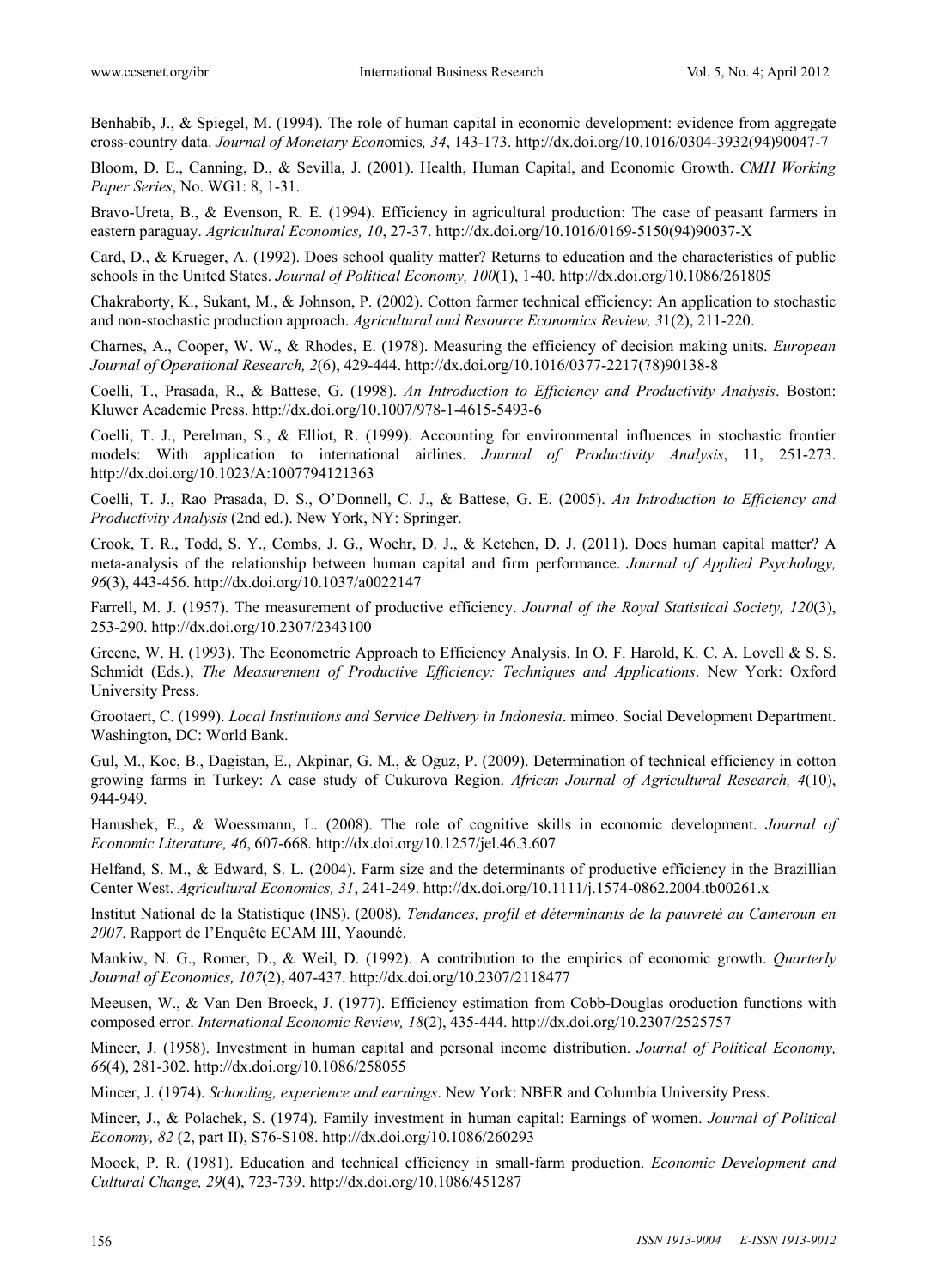Nchare, A. (2007). Analysis of factors affecting the technical efficiency of Arabica coffee producers in Cameroon. *The African Economic Research Consortium*, Paper No. 163.

Oreopoulos, P. (2006). The compelling effects of compulsory schooling: Evidence from Canada. *Canadian Journal of Economics, 39*(1), 22-52. http://dx.doi.org/10.1111/j.0008-4085.2006.00337.x

Organisation de Coopération et de Développement Economiques (OCDE). (2001). *Du bien-être des nations: Le rôle du Capital Humain et Social*. Rapport publié par le Centre pour la recherche et l'innovation dans l'enseignement de l'OCDE, pp.138.

Ouédraogo, S. (2005). Intensification de l'agriculture dans le Plateau Central du Burkina Faso: une Analyse des possibilités à partir des nouvelles technologies. (Doctoral dissertation). Rijks*universiteit* Groningen, pp. 336.

Programme des Nations Unies pour le Développement (PNUD). (2001). Mettre les nouvelles technologies au service du développement. Rapport sur le Développement Humain. De Boeck Université.

Riddell, W. C. (2007). The Impact of Education on Economic and Social Outcomes: An Overview of Recent Advances in Economics. In G. Picot, R. Saunders & A. Sweetman (Eds.), *Fulfilling Potential, Creating Success: Perspectives on Human Capital Development*. Montreal and Kingston: McGill-Queen's University Press.

Romer, P. M. (1986). Increasing returns and long run growth. *Journal of Political Economy, 94*, 1102-1037. http://dx.doi.org/10.1086/261420

Sanchez, P., & Sachs, J. (2004). Une révolution verte pour l'Afrique*. le Monde,* du 10 août 2004.

Schultz, T. P. (2003). Wage rentals for reproducible human capital: Evidence from Ghana and the Ivory Coast. *Discussion Paper* 868. New Haven, Conn.: Economic Growth Center, Yale University.

Schultz, T. W. (1961). Investment in human capital. *American Economic Review, 51*(1), 1-17.

Shafiq, M., & Rehman, T. (2000). The extent of resource use inefficiencies in cotton production in Pakistan's Punjab: An application of data envelopment analysis. *Agricultural Economics, 22*, 321-330. http://dx.doi.org/10.1111/j.1574-0862.2000.tb00078.x

Solow, R. M. (1956). A contribution to the theory of economic growth. *Quarterly Journal of Economics, 70*(1), 65-94. http://dx.doi.org/10.2307/1884513

Taskin, F., & Zaim, O. (1997). Catching-up and innovation in high- and low-income countries. *Economic Letters, 54*, 93-100. http://dx.doi.org/10.1016/S0165-1765(97)00004-9

Thirtle, C., Beyers, L., Ismael, Y., & Jenifer, P. (2003). Can GM-Technologies Help the Poor. The Impact of BT Cotton in Makhathini Flats, KwaZulu-Natal. *World Development, 31*(4), 717-732. http://dx.doi.org/10.1016/S0305-750X(03)00004-4

Timmer, C. P. (2002). Agriculture and Economic Development. In B. Gardner & G. Rausser (Eds.), *Handbook of Agricultural Economics* (vol. 2). Elsevier Science B.V.

Zonon, A. (2003). *Education et productivité des agriculteurs. Cas des producteurs du Burkina Faso* (pp. 50). Dakar: UEPA.

## **Notes**

Note 1. A natural experiment exploits variation in educational attainment that is caused by some force unrelated to a person's individual characteristics. For example, interprovincial differences in compulsory schooling laws (i.e. the age at which one can drop out of high school) can affect educational attainment but are not related to individual students' characteristics (Oreopoulos, 2006). This allows for the use of statistical techniques that measure the impact of educational attainment without being biased by the unobservable individual characteristics.

Note 2. In addition to cross-sectional data, both the DEA and SF methods can also be used to measure efficiency on panel data.

Note 3. See Coelli et al. (2005) for a more comprehensive discussion on both methods.

Note 4. Shifts the production curve.

Note 5. Measured in number of years spent in agricultural production.

Note 6. Which captures the long term.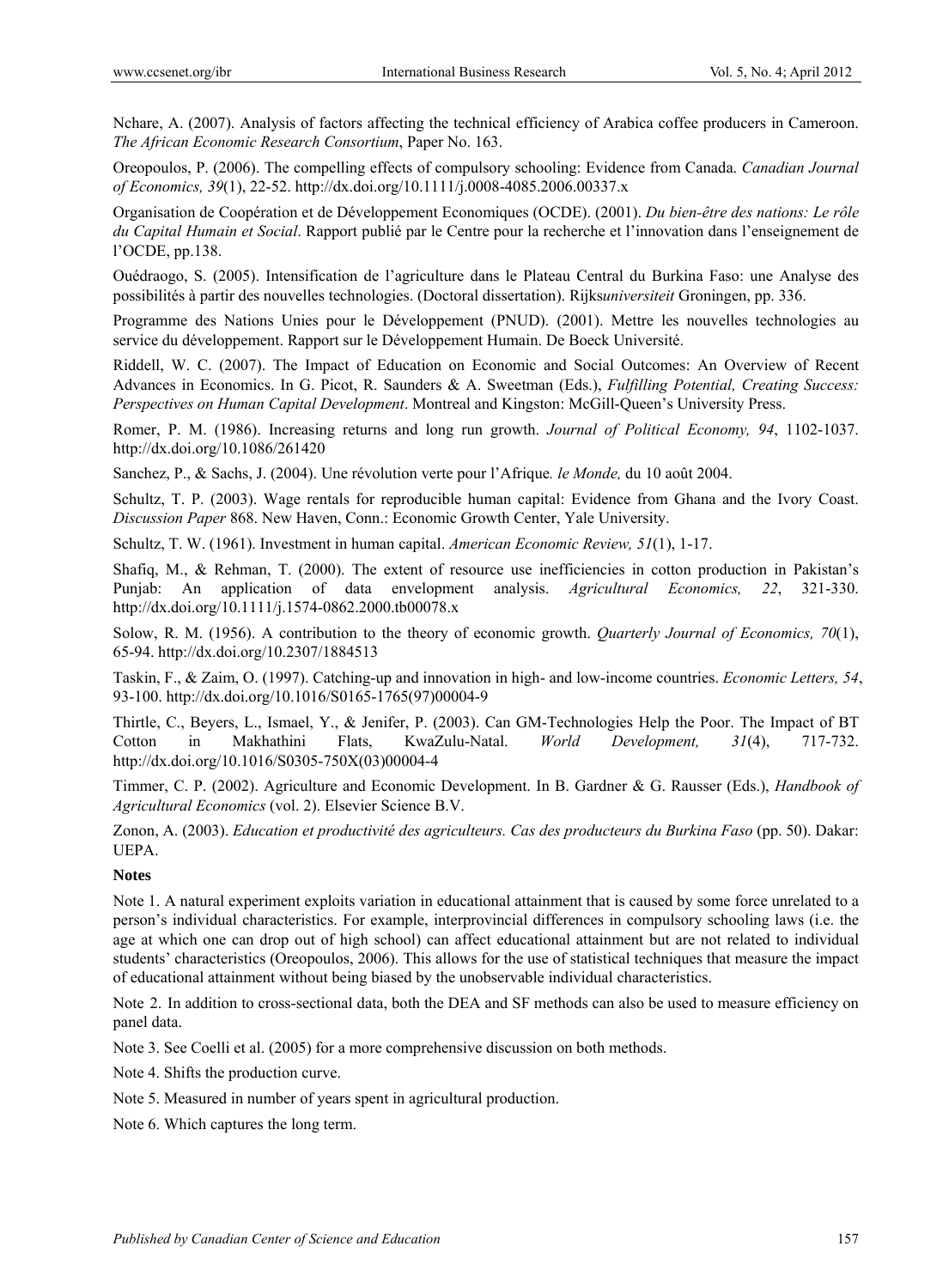| Table 1. Descriptive Statistics of the Exogenous Variables |  |  |
|------------------------------------------------------------|--|--|
|------------------------------------------------------------|--|--|

| <b>Exogenous variables</b>                      | Valid N | <b>Mean</b> | <b>Std. Deviation</b> | <b>Minimum</b> | <b>Maximum</b> |
|-------------------------------------------------|---------|-------------|-----------------------|----------------|----------------|
| Total area harvested                            | 4 1 3 4 | 2.391081    | 3.577036              | $\Omega$       | 90             |
| Total number of employees                       | 4 1 4 3 | 4.641933    | 3.92388               | $\theta$       | 60             |
| Cost of labor                                   | 4 2 2 6 | 24.54146    | 226.677               | $\theta$       | 14 200         |
| Cost of seed                                    | 4 2 1 6 | 9.743039    | 92.18885              | $\theta$       | 4 0 0 0        |
| Cost of pesticides                              | 4 2 1 9 | 9.18484     | 28.77979              | $\theta$       | 610            |
| Fertilizer costs                                | 4 2 0 0 | 17.93365    | 70.34361              | $\theta$       | 2 100          |
| Cost of other expenses                          | 4 1 0 6 | 9.691457    | 32.34727              | $\Omega$       | 836            |
| Capital replacement cost                        | 4 0 9 7 | 16.92161    | 112.2208              | $\Omega$       | 5 0 0 0        |
| Years of Experience                             | 4 2 2 0 | 36.67856    | 15.05384              | $\theta$       | 90             |
| Years of experience square/100                  | 4 2 2 0 | 15.71924    | 12.30989              | $\theta$       | 81             |
| IC Technical Training                           | 4 1 8 8 | .4544914    | .3473862              | $\Omega$       | .72            |
| IC education                                    | 4 2 7 5 | 1.565083    | .5536479              | 0              | 2.18           |
| <b>Endogenous variables</b>                     |         |             |                       |                |                |
| Logarithm of the production                     | 4 2 7 5 | 3.646636    | 1.583652              | $\theta$       | 11.51          |
| Logarithm of per capita consumption expenditure | 4 2 7 5 | 12.3518     | .60222                | 11.19          | 14.83          |

*Source:* Results from the Study.

# Table 2. Parameters Estimated of the Productivity Model

| <b>Ln Production</b>         | Coef.       | <b>Robust Std. Error</b>         | t       | P> t  |  |
|------------------------------|-------------|----------------------------------|---------|-------|--|
| Total area harvested         | .0195738    | .007198                          | 2.72    | 0.007 |  |
| Total number of workers      | .0184545    | .0063996                         | 2.88    | 0.004 |  |
| Cost of labor                | .0003377    | .0003164                         | 1.07    | 0.286 |  |
| Cost of seed                 | $-.0002939$ | .000226                          | $-1.30$ | 0.193 |  |
| Cost of pesticides           | .0087865    | .0010754                         | 8.17    | 0.000 |  |
| Cost of chemical fertilizers | .0009836    | .0004458                         | 2.21    | 0.027 |  |
| Cost of other expenses       | .0029653    | .0009972                         | 2.97    | 0.003 |  |
| Capital replacement cost     | .0003079    | .0001742                         | 1.77    | 0.077 |  |
| Experience                   | $-.0241887$ | .0074222                         | $-3.26$ | 0.001 |  |
| Experience squared           | .0229694    | .0090257                         | 2.54    | 0.011 |  |
| Composite index of training  | .0200252    | .0710621                         | 0.28    | 0.778 |  |
| Composite index of education | .110788     | .0449546                         | 2.46    | 0.014 |  |
| Constant                     | 3.637424    | .160051                          | 22.73   | 0.000 |  |
| Linear regression            |             | Number of observations $=$ 4 097 |         |       |  |
| $F(12, 4084) = 23.01$        |             | $Prob > F = 0.0000$              |         |       |  |
| $R$ -square= $0.0897$        |             | Root MSE = $1.4902$              |         |       |  |

*Source:* Results from the Study.